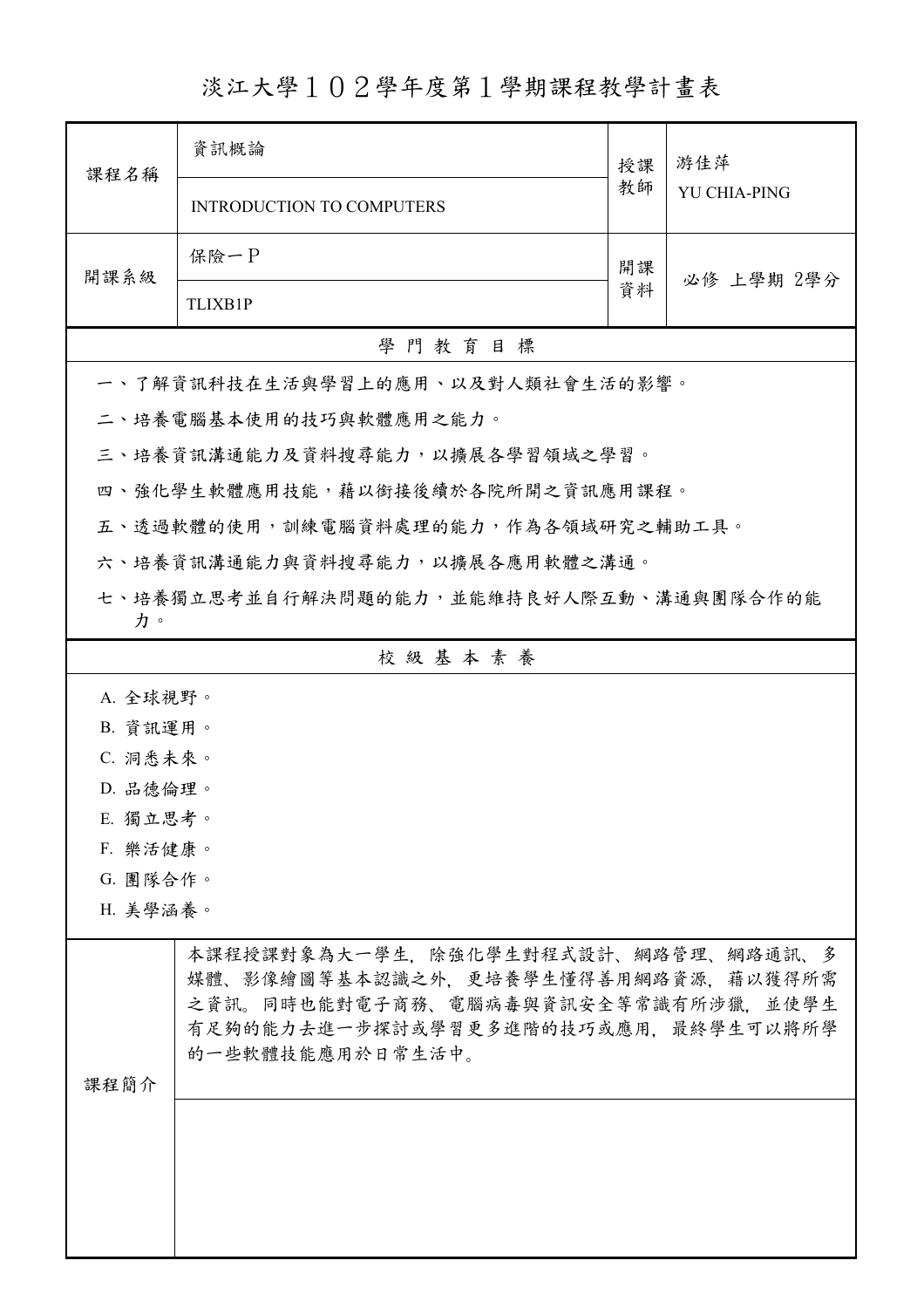|                                                                                                                                                                                                                                                                                                    | The course is designed for freshmen, not only to enhance their computer<br>knowledge, including programming, network management, network<br>communications, multimedia, video graphics and others, but also to improve<br>their abilities for obtaining desired information from Internet. At the same         |                                                                                            |                        |                        |  |  |  |
|----------------------------------------------------------------------------------------------------------------------------------------------------------------------------------------------------------------------------------------------------------------------------------------------------|----------------------------------------------------------------------------------------------------------------------------------------------------------------------------------------------------------------------------------------------------------------------------------------------------------------|--------------------------------------------------------------------------------------------|------------------------|------------------------|--|--|--|
|                                                                                                                                                                                                                                                                                                    | time, related topics, like e-commerce, computer virus and information<br>security, are introduced such that students can have enough skills for<br>further investigating and learning more advanced techniques or applications.<br>Finally, students can apply those abilities and skills to their daily life. |                                                                                            |                        |                        |  |  |  |
|                                                                                                                                                                                                                                                                                                    | 本課程教學目標與目標層級、校級基本素養相關性                                                                                                                                                                                                                                                                                         |                                                                                            |                        |                        |  |  |  |
| 一、目標層級(選填):<br>(一)「認知」(Cognitive 簡稱C)領域:Cl 記憶、C2 瞭解、C3 應用、C4 分析、                                                                                                                                                                                                                                   |                                                                                                                                                                                                                                                                                                                |                                                                                            |                        |                        |  |  |  |
| C5 評鑑、C6 創造<br>(二)「技能」(Psychomotor 簡稱P)領域:P1 模仿、P2 機械反應、P3 獨立操作、<br>P4 聯結操作、P5 自動化、P6 創作                                                                                                                                                                                                           |                                                                                                                                                                                                                                                                                                                |                                                                                            |                        |                        |  |  |  |
|                                                                                                                                                                                                                                                                                                    | (三)「情意」(Affective 簡稱A)領域:Al 接受、A2 反應、A3 重視、A4 組織、<br>A5 内化、A6 實踐                                                                                                                                                                                                                                               |                                                                                            |                        |                        |  |  |  |
| 二、教學目標與「目標層級」、「校級基本素養」之相關性:<br>(一)請先將課程教學目標分別對應前述之「認知」、「技能」與「情意」的各目標層級,<br>惟單項教學目標僅能對應C、P、A其中一項。<br>(二)若對應「目標層級」有1~6之多項時,僅填列最高層級即可(例如:認知「目標層級」<br>對應為C3、C5、C6項時,只需填列C6即可,技能與情意目標層級亦同)。<br>(三)再依據所訂各項教學目標分別對應其「校級基本素養」。單項教學目標若對應<br>「校級基本素養」有多項時,則可填列多項「校級基本素養」。<br>(例如:「校級基本素養」可對應A、AD、BEF時,則均填列。) |                                                                                                                                                                                                                                                                                                                |                                                                                            |                        |                        |  |  |  |
|                                                                                                                                                                                                                                                                                                    |                                                                                                                                                                                                                                                                                                                |                                                                                            |                        |                        |  |  |  |
| 序                                                                                                                                                                                                                                                                                                  | 教學目標(中文)                                                                                                                                                                                                                                                                                                       | 教學目標(英文)                                                                                   |                        | 相關性                    |  |  |  |
| 號                                                                                                                                                                                                                                                                                                  | 符合各學院與各學系之專業特色與 Conforming the professional<br>需求                                                                                                                                                                                                                                                              | features of each colleges and                                                              | 目標層級<br>C <sub>4</sub> | 校級基本素養<br><b>ABCDE</b> |  |  |  |
| 2 <sup>1</sup>                                                                                                                                                                                                                                                                                     | 培育學生具備資訊素養                                                                                                                                                                                                                                                                                                     | departments<br>Development of information                                                  | C <sub>5</sub>         | <b>CDE</b>             |  |  |  |
| 3 <sup>1</sup>                                                                                                                                                                                                                                                                                     | 建立學生資訊倫理                                                                                                                                                                                                                                                                                                       | literacy<br>Establishing the moral of<br>information and concepts                          | C <sub>4</sub>         | B                      |  |  |  |
| $\overline{4}$                                                                                                                                                                                                                                                                                     | 培育學生資訊科技應用之技能                                                                                                                                                                                                                                                                                                  | Development of the computer<br>skills.                                                     | P <sub>3</sub>         | <b>CDE</b>             |  |  |  |
| 5                                                                                                                                                                                                                                                                                                  | 使所有學生能順利適應資訊化社會<br>之挑戰、迎接全球資訊化之發展趨<br>勢                                                                                                                                                                                                                                                                        | Students may have the<br>abilities of facing the<br>challenges form information<br>impact. | <b>P4</b>              | <b>BEG</b>             |  |  |  |
|                                                                                                                                                                                                                                                                                                    |                                                                                                                                                                                                                                                                                                                | 教學目標之教學方法與評量方法                                                                             |                        |                        |  |  |  |
| 序<br>號                                                                                                                                                                                                                                                                                             | 教學目標                                                                                                                                                                                                                                                                                                           | 教學方法                                                                                       |                        | 評量方法                   |  |  |  |
| $\mathbf{1}$                                                                                                                                                                                                                                                                                       | 符合各學院與各學系之專業特色與<br>需求                                                                                                                                                                                                                                                                                          | 講述、討論                                                                                      | 表現                     | 紙筆測驗、實作、上課             |  |  |  |
| $\overline{2}$                                                                                                                                                                                                                                                                                     | 培育學生具備資訊素養                                                                                                                                                                                                                                                                                                     | 講述、討論、問題解決                                                                                 | 表現                     | 紙筆測驗、實作、上課             |  |  |  |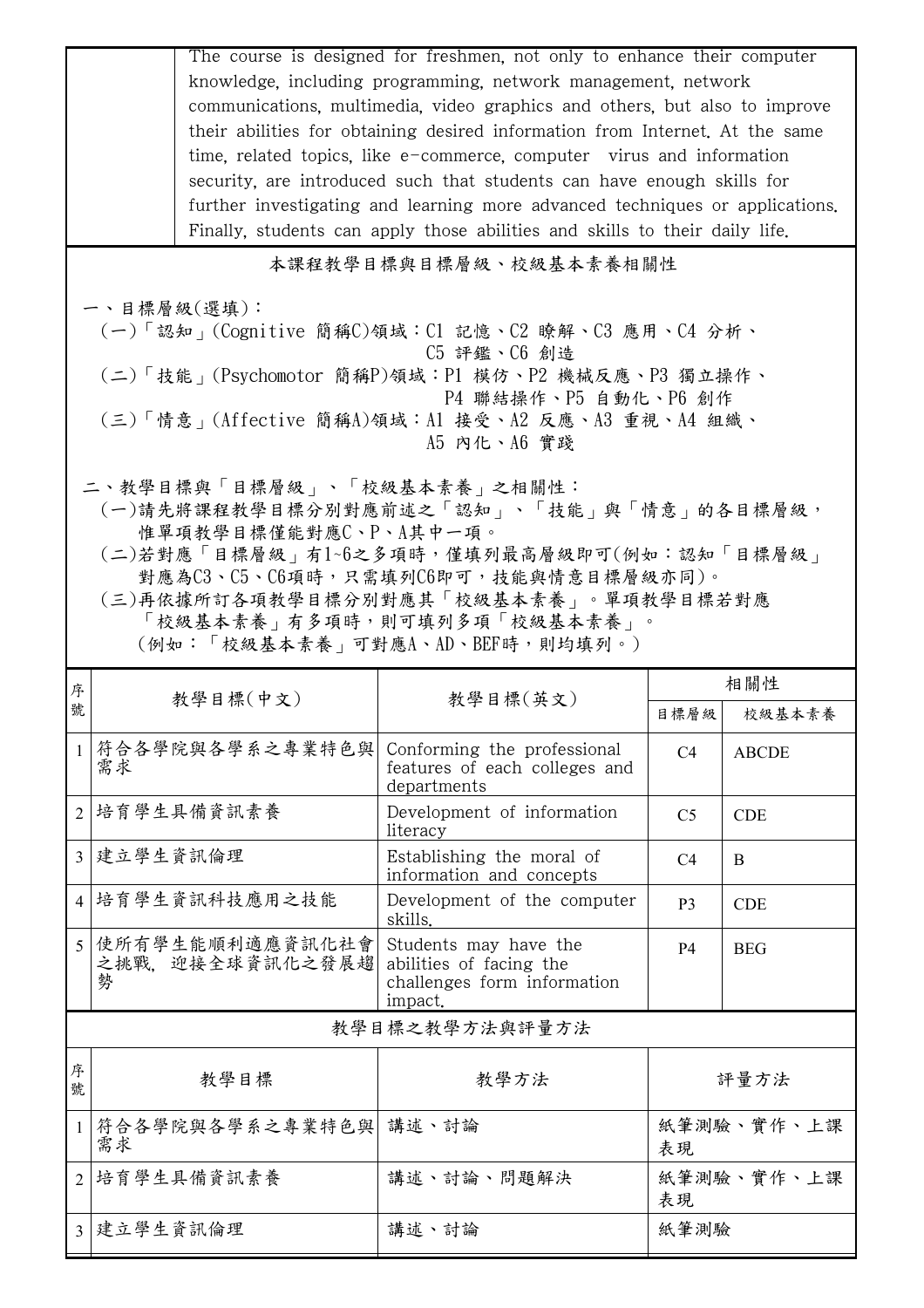| $\overline{4}$ |                            | 培育學生資訊科技應用之技能                      | 講述、討論                    | 紙筆測驗、上課表現 |
|----------------|----------------------------|------------------------------------|--------------------------|-----------|
| 5              | 勢                          | 使所有學生能順利適應資訊化社會<br>之挑戰,迎接全球資訊化之發展趨 | 講述、討論、問題解決               | 紙筆測驗、上課表現 |
|                |                            |                                    | 授課進度表                    |           |
| 週<br>次         | 日期起訖                       |                                    | 內 容 (Subject/Topics)     | 備註        |
| 1              | $102/09/16$ ~<br>102/09/22 | 資訊時代                               |                          |           |
| $\overline{2}$ | $102/09/23$ ~<br>102/09/29 | 數字系統:電腦內部的資料表示法                    |                          |           |
| 3              | $102/09/30$ ~<br>102/10/06 | 組                                  | 電腦系統單元:中央處理器、主記憶體、匯流排、晶片 |           |
| 4              | $102/10/07$ ~<br>102/10/13 | 組                                  | 電腦系統單元:中央處理器、主記憶體、匯流排、晶片 |           |
| 5              | $102/10/14$ ~<br>102/10/20 | 數位邏輯設計                             |                          |           |
| 6              | $102/10/21$ ~<br>102/10/27 | 數位邏輯設計                             |                          |           |
| $\tau$         | $102/10/28$ ~<br>102/11/03 | 資料的儲存裝置                            |                          |           |
| 8              | $102/11/04$ ~<br>102/11/10 | 電腦的輸出與輸入裝置                         |                          |           |
| 9              | $102/11/11$ ~<br>102/11/17 | 軟體介紹                               |                          |           |
| 10             | $102/11/18$ ~<br>102/11/24 | 期中考試週                              |                          |           |
| 11             | $102/11/25$ ~<br>102/12/01 | 作業系統                               |                          |           |
| 12             | $102/12/02$ ~<br>102/12/08 | 程式語言與設計                            |                          |           |
| 13             | $102/12/09$ ~<br>102/12/15 | 多媒體概論                              |                          |           |
| 14             | $102/12/16$ ~<br>102/12/22 | 資料結構與演算法                           |                          |           |
| 15             | $102/12/23$ ~<br>102/12/29 | 電腦網路基礎                             |                          |           |
| 16             | $102/12/30$ ~<br>103/01/05 | 網際網路與全球資訊網                         |                          |           |
| 17             | $103/01/06$ ~<br>103/01/12 | 資訊安全與資訊倫理                          |                          |           |
| 18             | $103/01/13$ ~<br>103/01/19 | 期末考試週                              |                          |           |
|                | 修課應<br>注意事項                |                                    |                          |           |
|                |                            |                                    |                          |           |
|                |                            |                                    |                          |           |